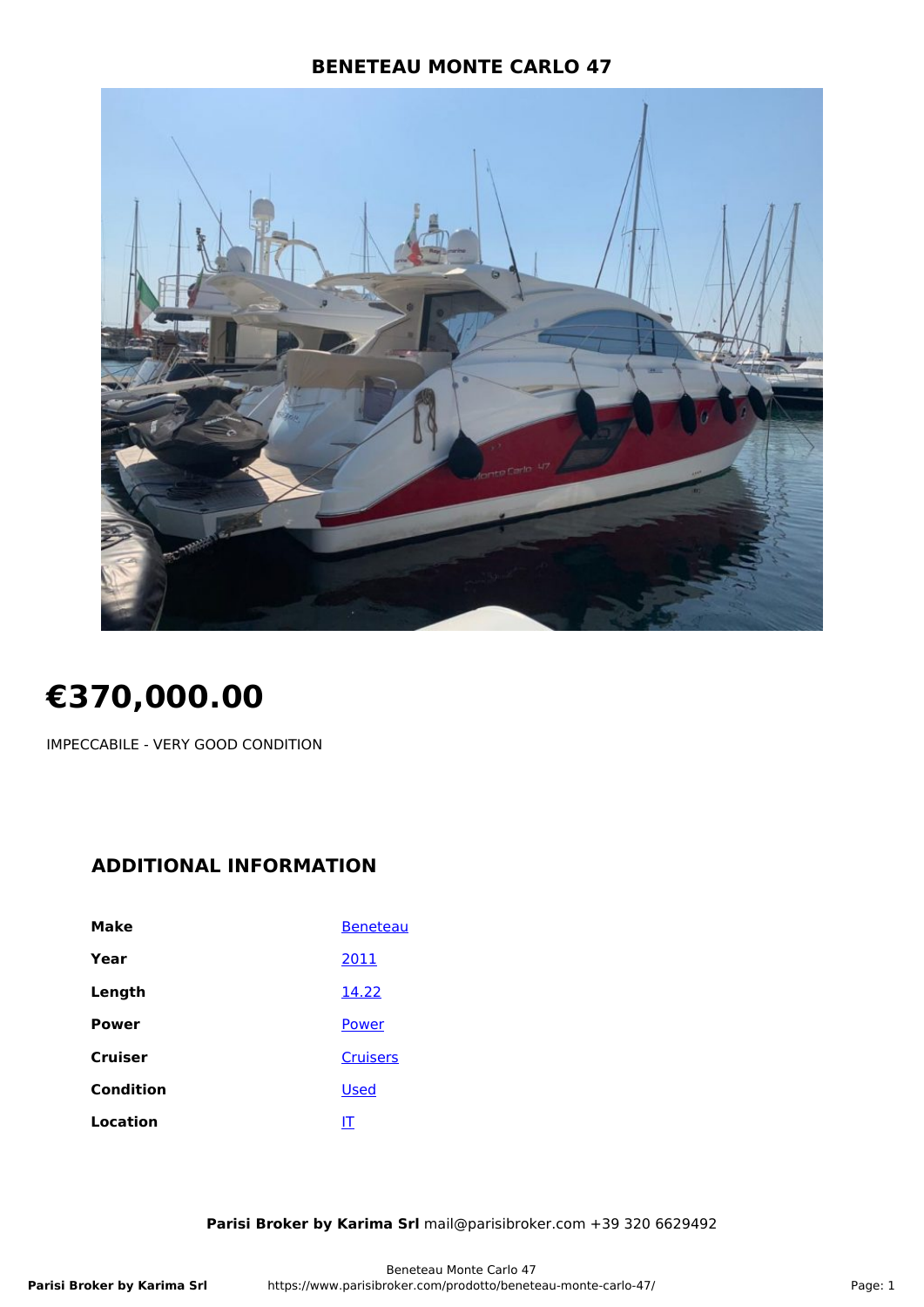# **PRODUCT DESCRIPTION**

## **2011 Beneteau Monte Carlo 47**

IMPECCABILE - VERY GOOD CONDITION

# **BASIC BOAT INFO**

| Price:        | 370000                |
|---------------|-----------------------|
| Tax Status:   | N/A IT Paid           |
| Make:         | Beneteau              |
| Model:        | <b>Monte Carlo 47</b> |
| Year:         | 2011                  |
| Condition:    | <b>Used</b>           |
| Category:     | Power                 |
| Builder:      |                       |
| Designer:     | Deep Vee              |
| Construction: | <b>Fiberglass</b>     |
|               |                       |

# **PROPULSIONE**

## **Engine #1**

| Volvo          |
|----------------|
| D6             |
| diesel         |
| 435 hp         |
| <b>Inboard</b> |
| <b>Duoprop</b> |
|                |
|                |

## **Engine #2**

| Make:           | Volvo          |
|-----------------|----------------|
| Model:          | D6             |
| Fuel:           | diesel         |
| Engine Power:   | 435 hp         |
| Type:           | <b>Inboard</b> |
| Propeller type: | <b>Duoprop</b> |
| Engine Hours:   |                |

# **CARATTERISTICHE**

| Computer di bordo:   |  |
|----------------------|--|
| Potenza da banchina: |  |
| Copertura pozzetto:  |  |
| Lettore CD:          |  |
| Passavanti in teak:  |  |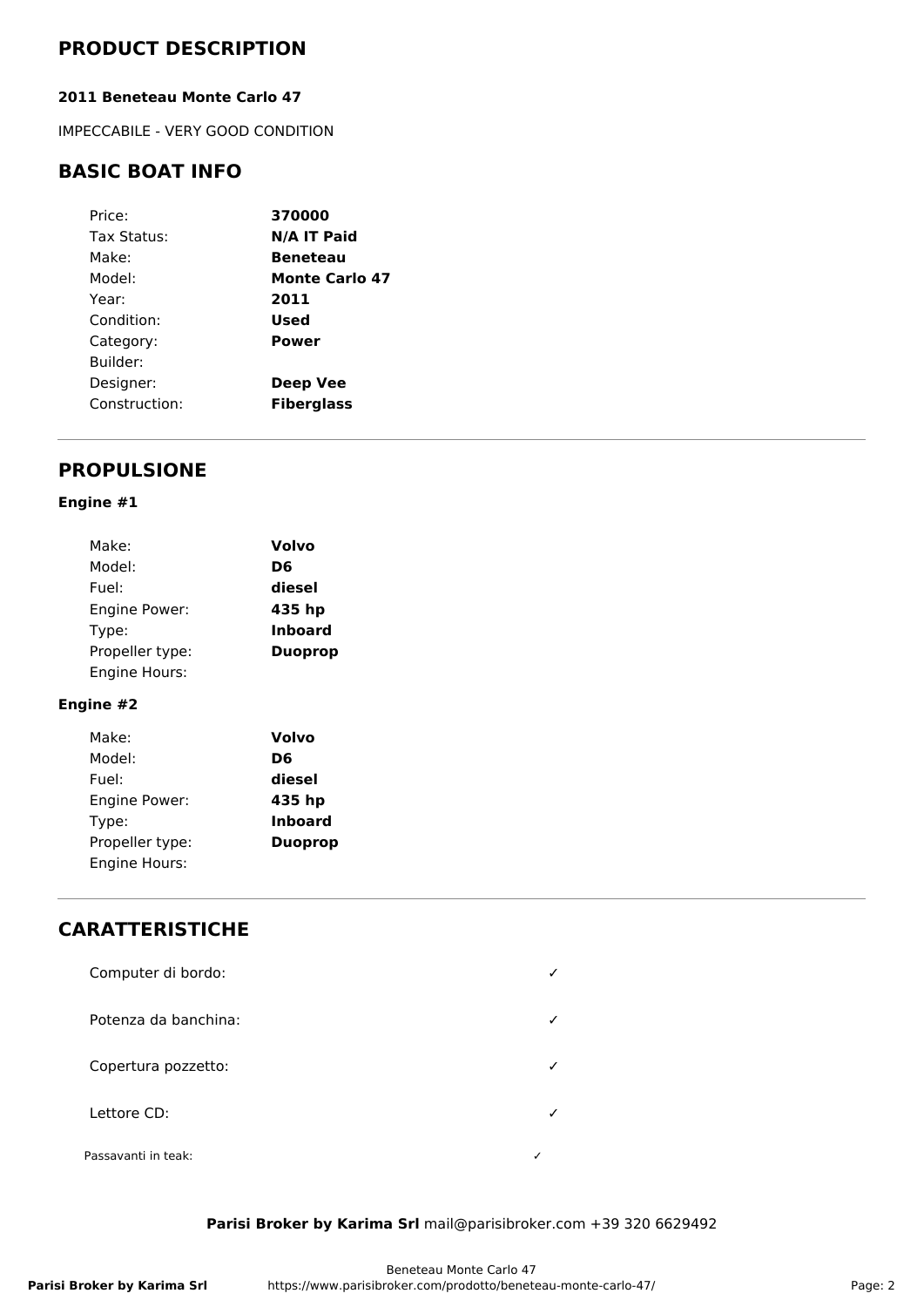| Generatore:                 | ✓ |
|-----------------------------|---|
| Impianto TV:                | ✓ |
| Autogonfiabile:             | ✓ |
| Pozzetto in teak:           | ✓ |
| VCR:                        | ✓ |
| Forno:                      | ✓ |
| Ecoscandaglio:              | ✓ |
| Radar:                      | ✓ |
| Centrale di navigazione:    | ✓ |
| VHF:                        | ✓ |
| Aria condizionata:          | ✓ |
| Caricabatterie:             | ✓ |
| Pilota automatico:          | ✓ |
| Log-contamiglia:            | ✓ |
| Doccia pozzetto:            | ✓ |
| MAINSAIL_COVER:             | ✓ |
| Inverter:                   |   |
| Pompa per acqua di<br>mare: | ✓ |
| Microonde:                  | ✓ |
| Elica di prua:              |   |
| Passerella idraulica:       |   |
| Scaletta bagno:             |   |
| Cuscineria pozzetto:        |   |
| GANGWAY:                    |   |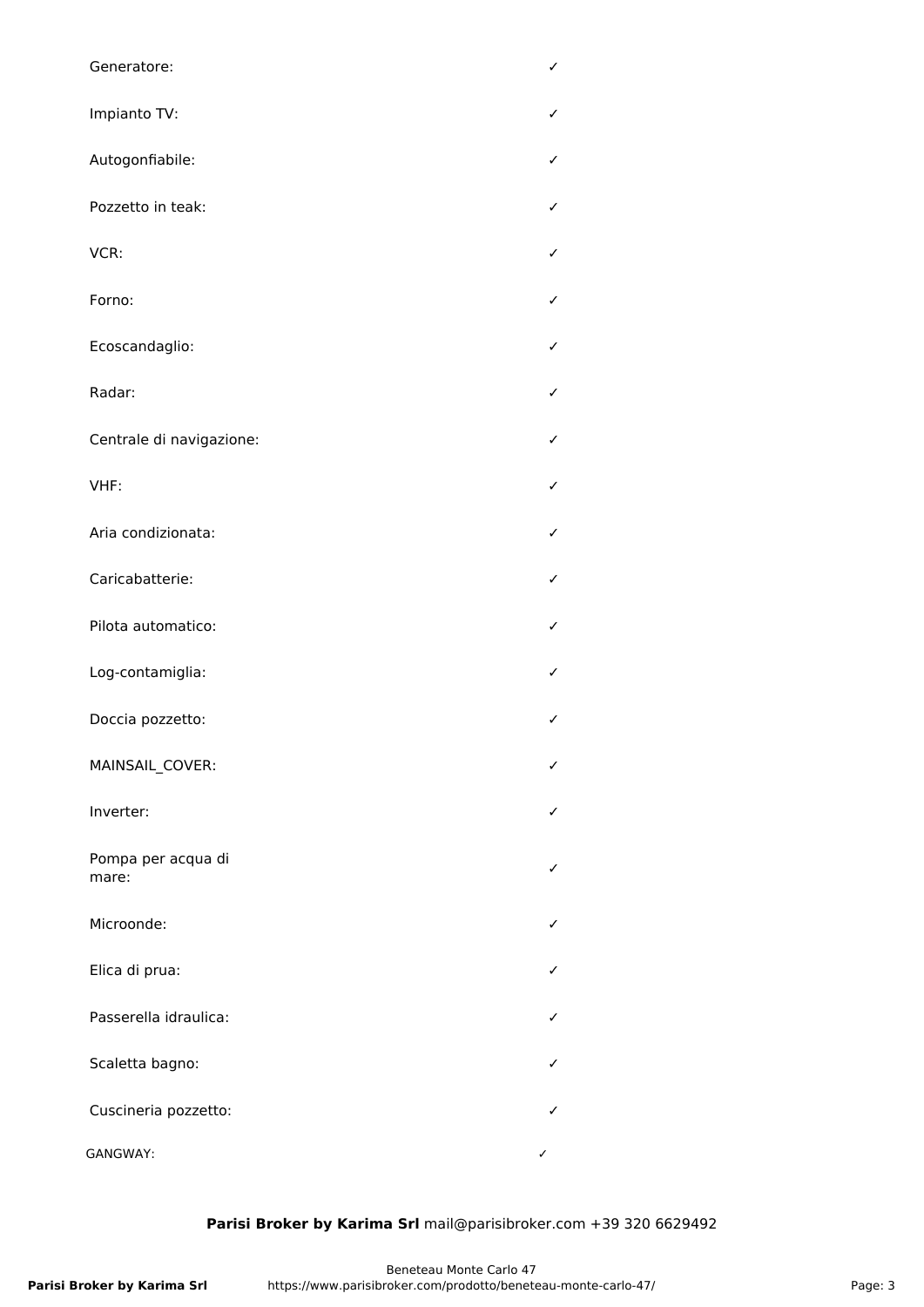| Tender:                        | $\checkmark$ |
|--------------------------------|--------------|
| Bussola:                       | $\checkmark$ |
| Lettore DVD:                   | $\checkmark$ |
| Radio:                         | $\checkmark$ |
| Altoparlanti di pozzetto:      | $\checkmark$ |
| Bimini top:                    | $\checkmark$ |
| Lavastoviglie:                 | $\checkmark$ |
| Frigorifero:                   | $\checkmark$ |
| GPS:                           | $\checkmark$ |
| Lavatrice:                     | $\checkmark$ |
| Radar Reflector:               | $\checkmark$ |
| Congelatore:                   | $\checkmark$ |
| Pompa di sentina<br>elettrica: | $\checkmark$ |
| WC Elettrico:                  | $\checkmark$ |
| Acqua calda:                   | ✓            |
| Plotter:                       | $\checkmark$ |
| Riscaldamento:                 | ✓            |
| Pompa di sentina<br>manuale:   | ✓            |
| Tavolo pozzetto:               | $\checkmark$ |

## **MISURE**

## **Velocità e distanza**

| Velocità di crociera: | 22 kn |
|-----------------------|-------|
| Velocità massima:     | 26 kn |

#### **Dimensioni**

Lunghezza totale: **14.22 m (46'7 ft)**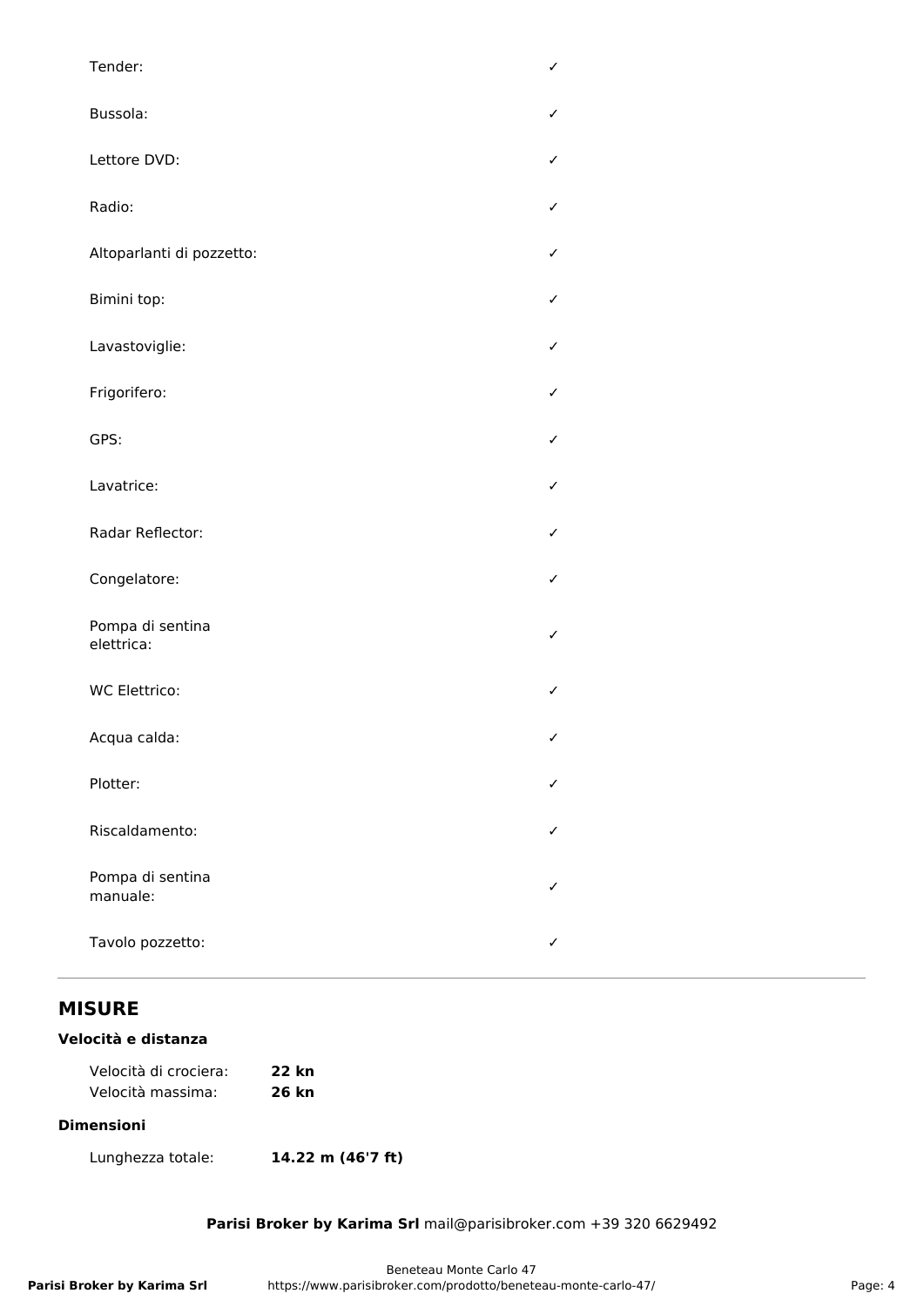| Lunghezza coperta: | m (0 ft)         |
|--------------------|------------------|
| Pescaggio massimo: | 1.2 m $(3'9 ft)$ |
| Baglio:            | 4.27 m (14 ft)   |

#### **Varie**

| Portata sedute:     | persone         |
|---------------------|-----------------|
| Windlass:           | <b>Electric</b> |
| Portata zattera:    | 12 persone      |
| Circuito elettrico: | <b>220V</b>     |

#### **Serbatoi**

| Serbatoio acqua dolce: | 200 L  |
|------------------------|--------|
| Serbatoio carburante:  | 1600 L |
| Serbatoio acque nere:  | L.     |

#### **Sistemazioni**

| Cuccette singole: | 2 |
|-------------------|---|
| Cuccette doppie:  |   |
| Cuccette twin:    |   |
| Cabine:           |   |
| Toilets:          | ર |
|                   |   |

# **OTHER**

Heads Count: Maximum number of passengers: 12 Trim tabs: true Drive Type: Windlass Type: Electric Boat Class: Cruisers

## **STEERING SYSTEM**

Joystick Control

# **DESCRIZIONI FORNITE DAL CANTIERE**

Built for speed and efficiency, the Monte Carlo 47's hull design has been especially developed to optimise the performance of the Volvo Penta IPS system. The choice of this technology gives the boat some unique advantages, such as the power of the pods, optimised fuel consumption, comfort, increase in space, flexibility and ease of handling. The innovative conception of the Monte Carlo 47 draws together the concept of an Open and a design which protects the wheelhouse, as well as benefiting from an enormous cockpit with electric opening roof and sun canopy extension, etc. Everything is designed to simplify your life on board. Two layout versions are available, with either 3 cabins, providing a generously proportioned V.I.P. cabin forward with comfortable headroom.

ESSENZE INTERNI IN QUERCIA CHIARA E MOKA 3 CABINE E 2 BAGNI: MASTERCABIN A CENTROBARCA, COMODISSIMA, CON CHAISE LONGUE VISTA MARE E BAGNO ENSUITE CON BOX DOCCIA SEPARATO VIP CABIN A PRUA CON LETTO MATRIMONIALE CABINA OSPITI CON 2 LETTI IN PIANO CUCINA A L CON FRIGORIFERO A COLONNA, FORNO MICROONDE, 2 FUOCHI A INDUZIONE, LAVASTOVIGLIE E LAVATRICE BAGNO OSPITI CON BOX DOCCIA SEPARATO E DOPPIO ACCESSO

DESCRIZIONE ARMAMENTI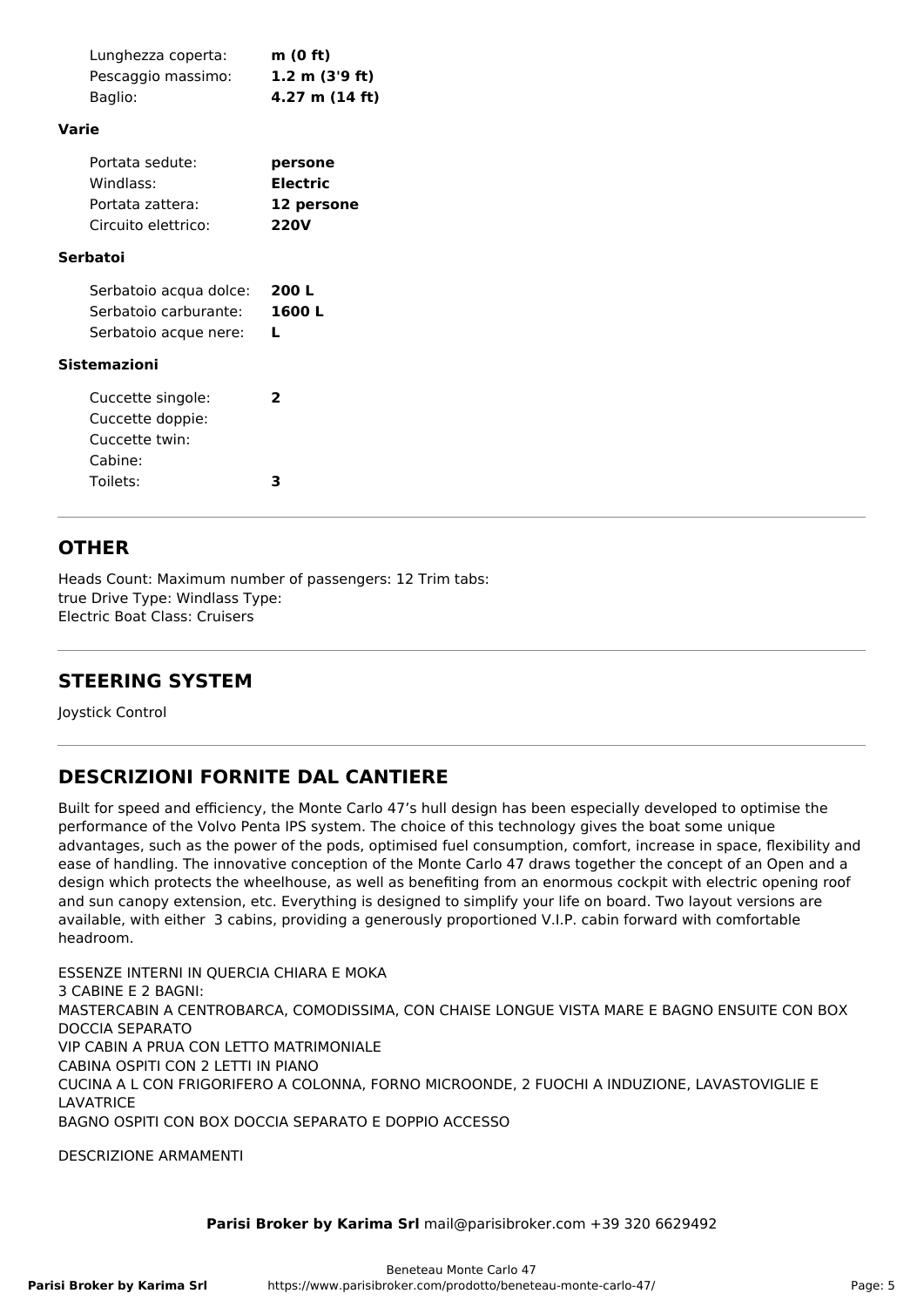TENDER LIFT ANNO 2019 ANTENNA SATELLITARE GENERATORE ARIA CONDIZIONATA C/F LAVATRICE LAVASTOVIGLIE 6 PAX FRIGO E GRILL POZZETTO PASSERELLA IDRAULICA A SCOMPARSA BESENZONI HARD TOP ELETTRICO HANGAR POPPA PER TENDER CON WINCH TENDER CON FB

DESCRIZIONE STRUMENTAZIONE

PACKAGE ELETTRONICA RAYMARINE GPS/RADAR/ECO/VHF/AUTOPILOTA JOYSTICK DI MANOVRA VOLVO PENTA

 "Dati ritenuti corretti, ma non contrattuali. La presente non costituisce, in nessun caso, documento contrattuale."

# **DECLINAZIONE DI RESPONSABILITÀ**

- Complete mooring kit
- F safety equipment
- Dishwasher
- Washing machine
- Ice maker
- Telescopically retractable hydraulic gangway
- Pulpit fender bracket
- Generator 7 KVA 220 V/50 Hz ONAN
- Television LCD 20" + DVD/MP3 player in cabin
- Air conditioning 220 V

# **DISCLAIMER**

The Company offers the details of this vessel in good faith but cannot guarantee or warrant the accuracy of this information nor warrant the condition of the vessel. A buyer should instruct his agents, or his surveyors, to investigate such details as the buyer desires validated. This vessel is offered subject to prior sale, price change, or withdrawal without notice.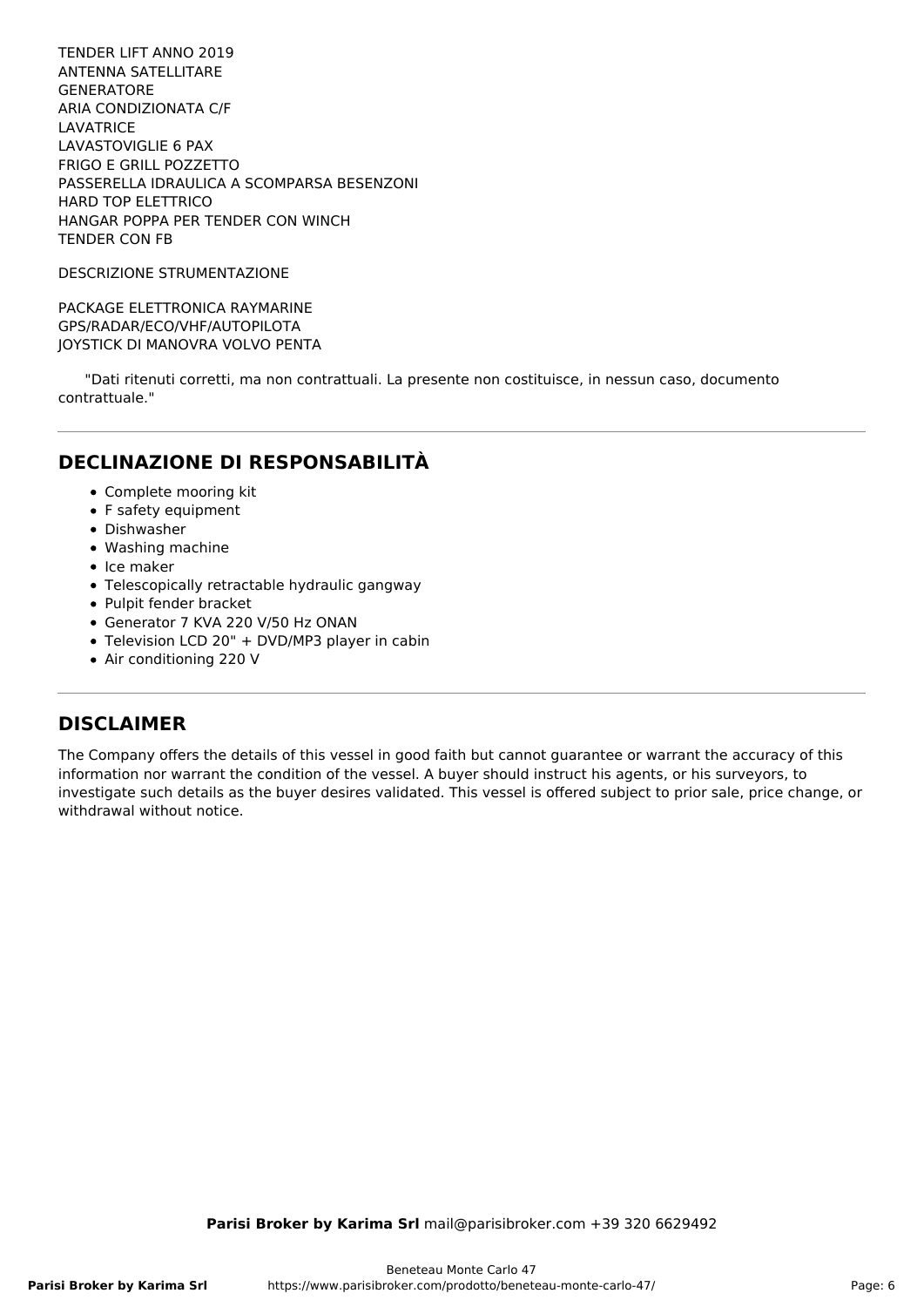# **GALLERY IMAGES**

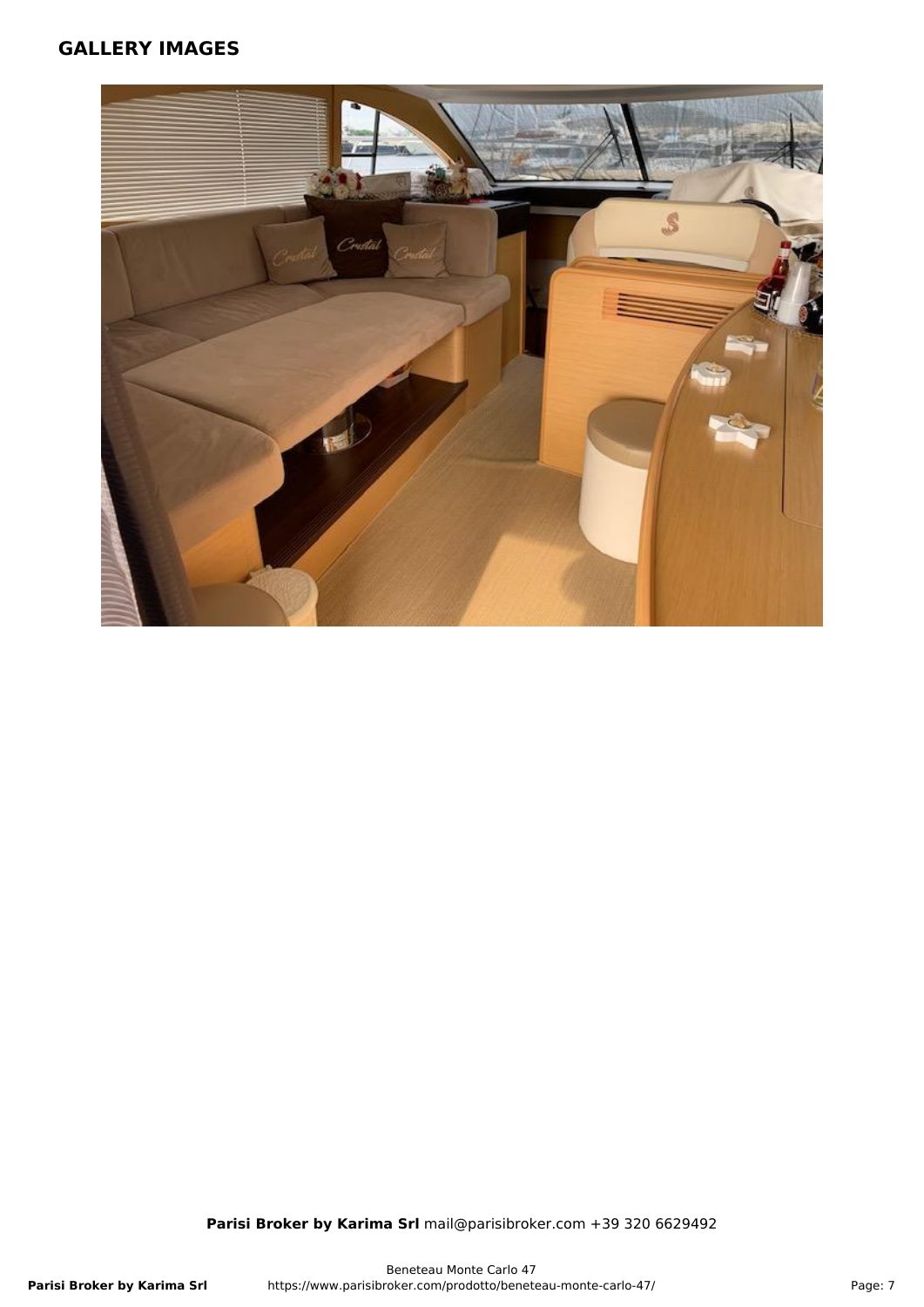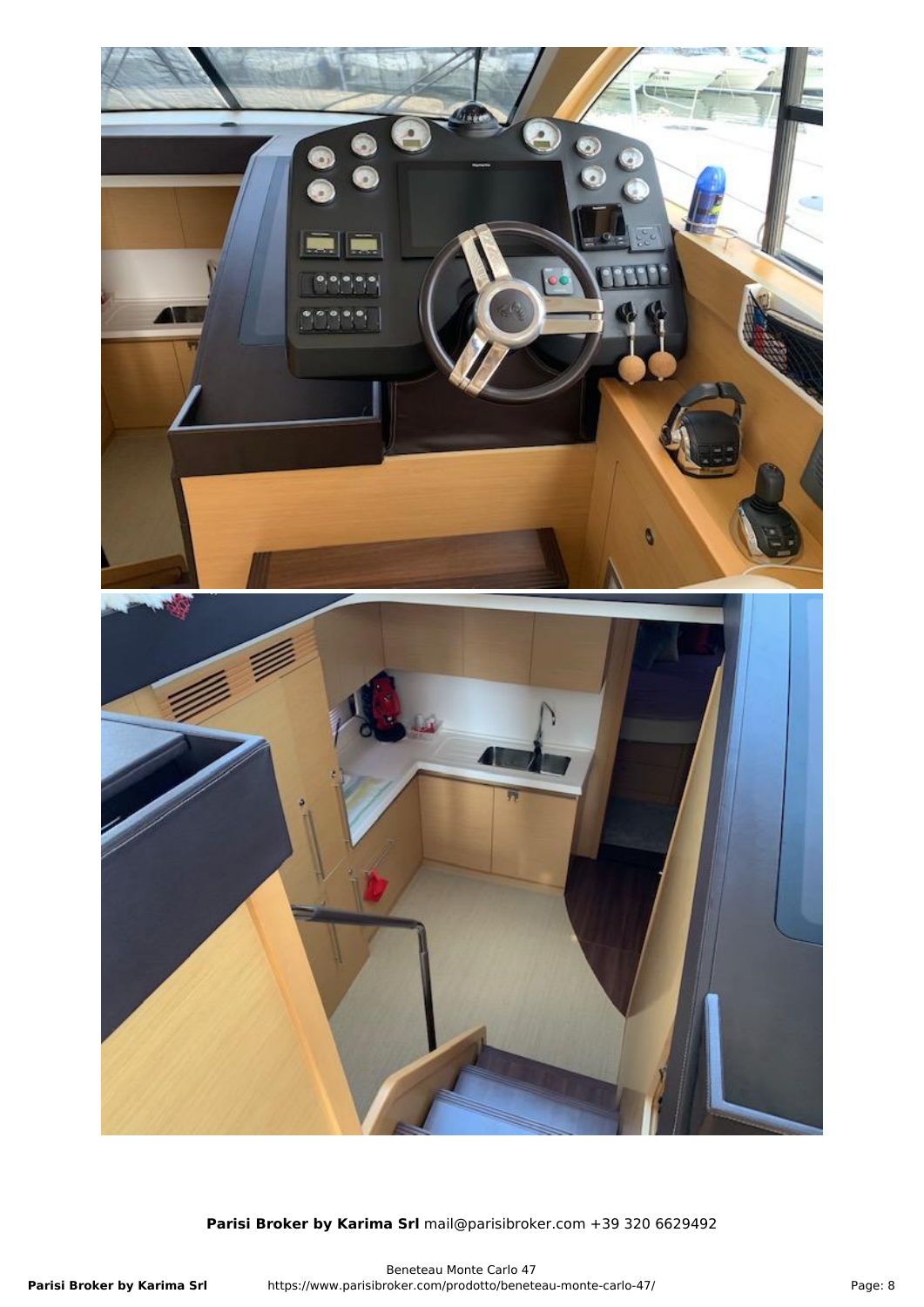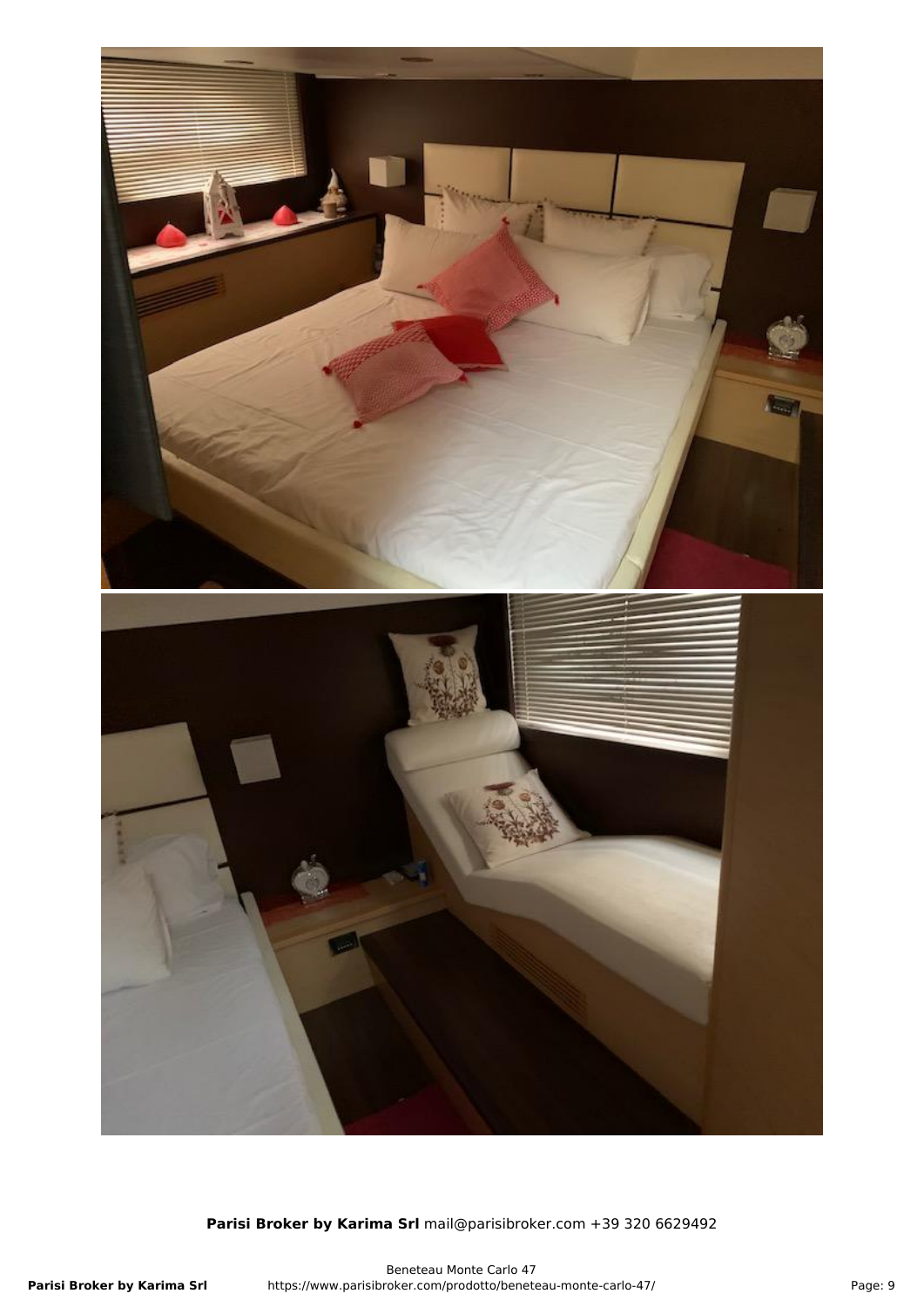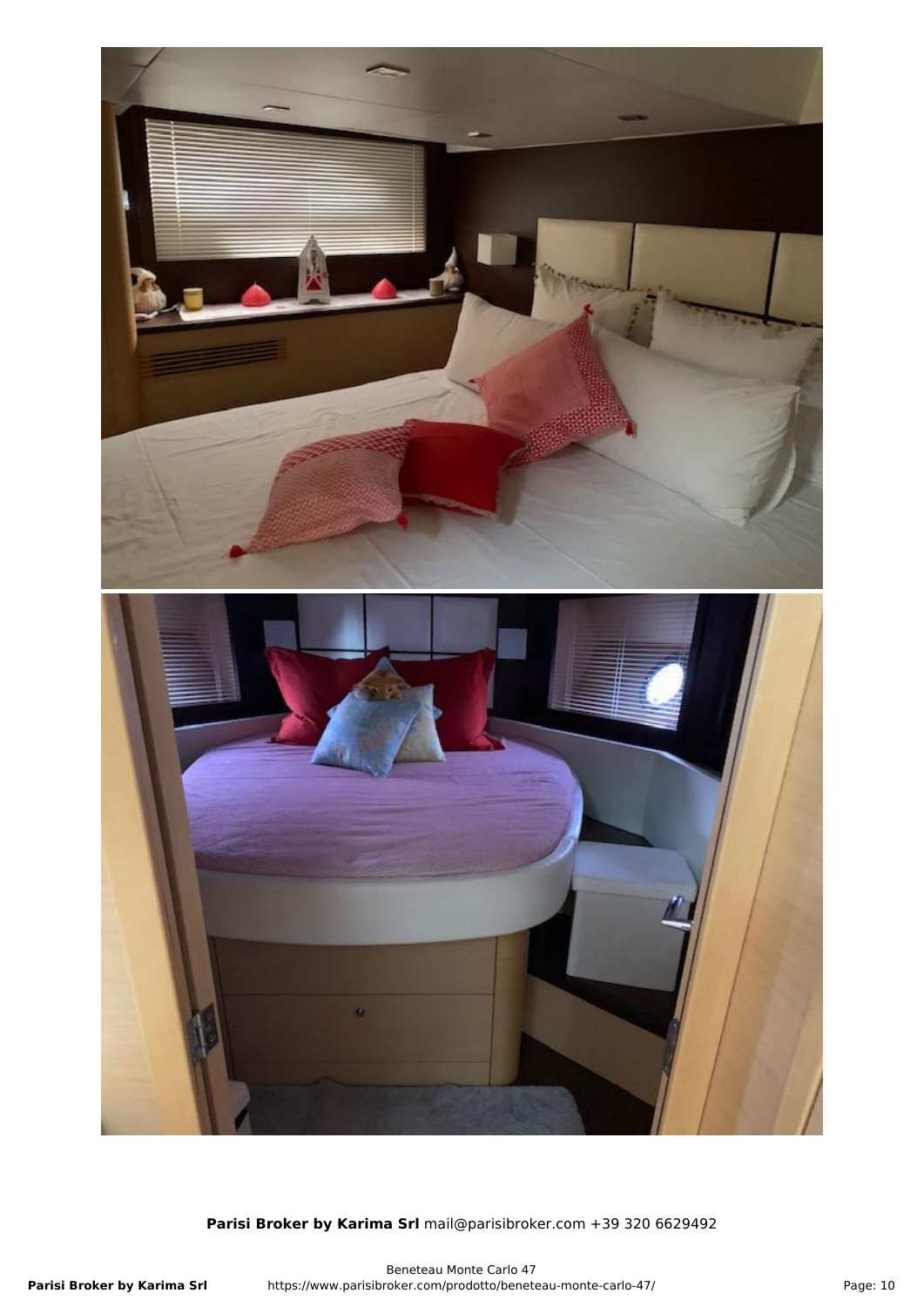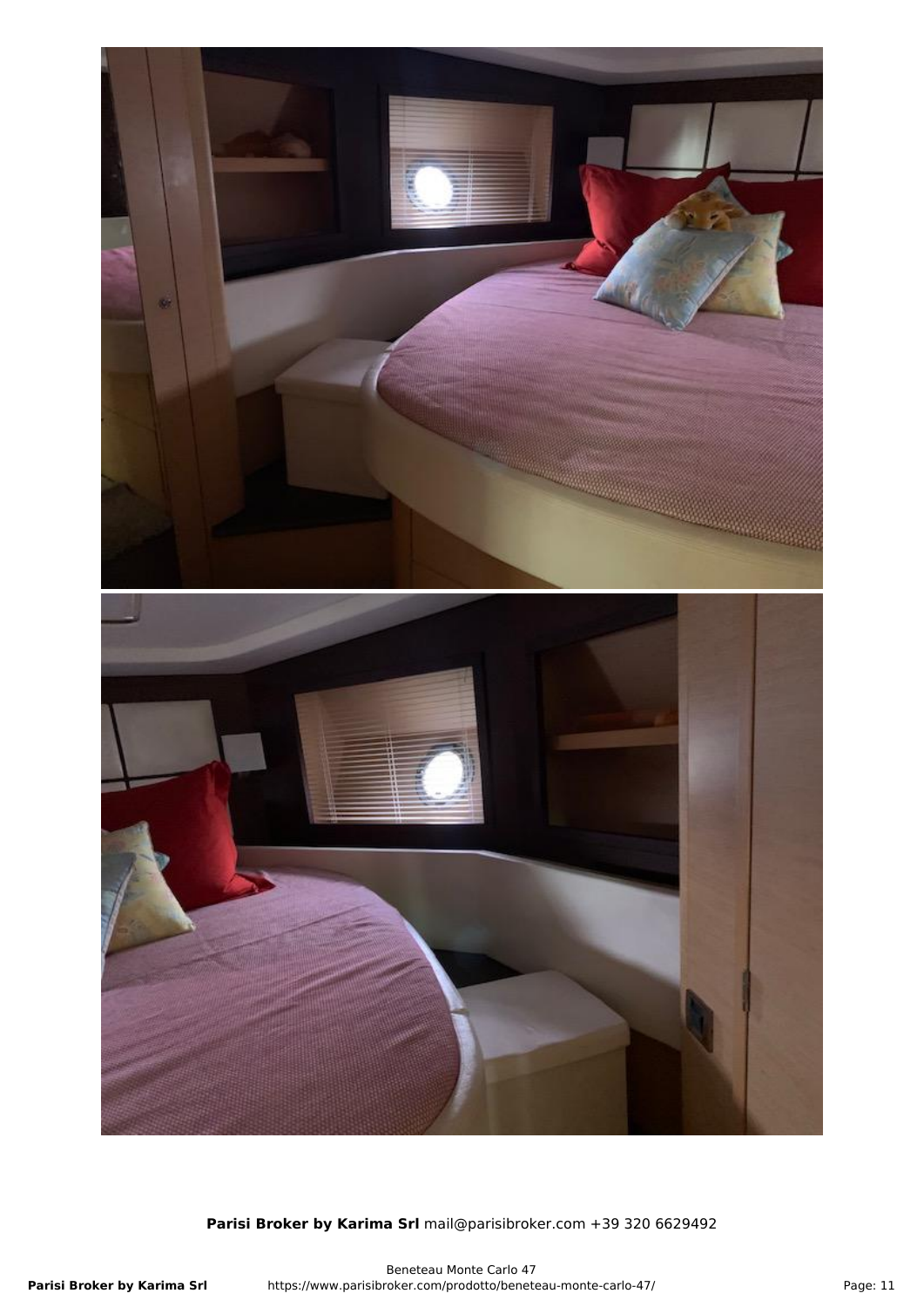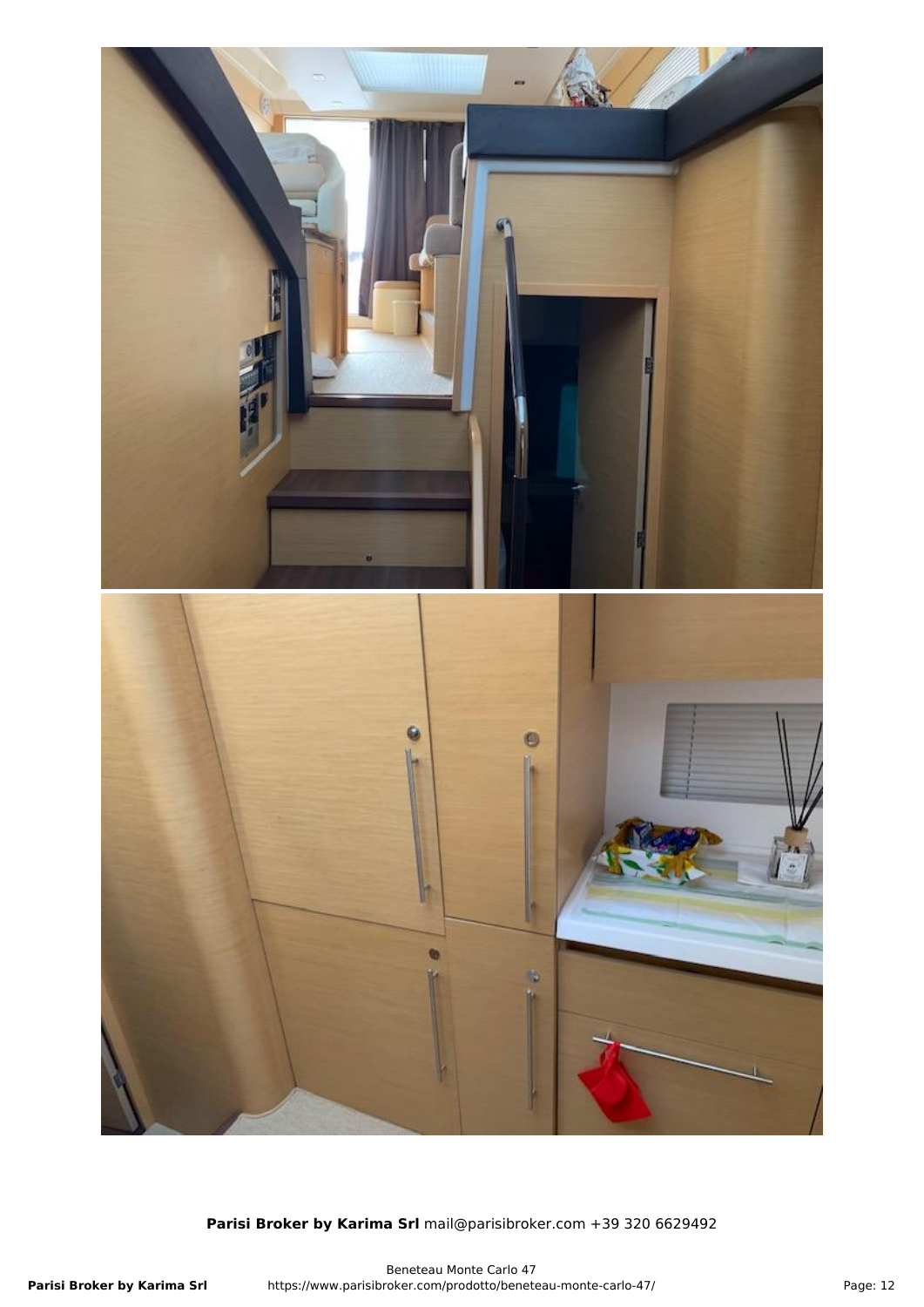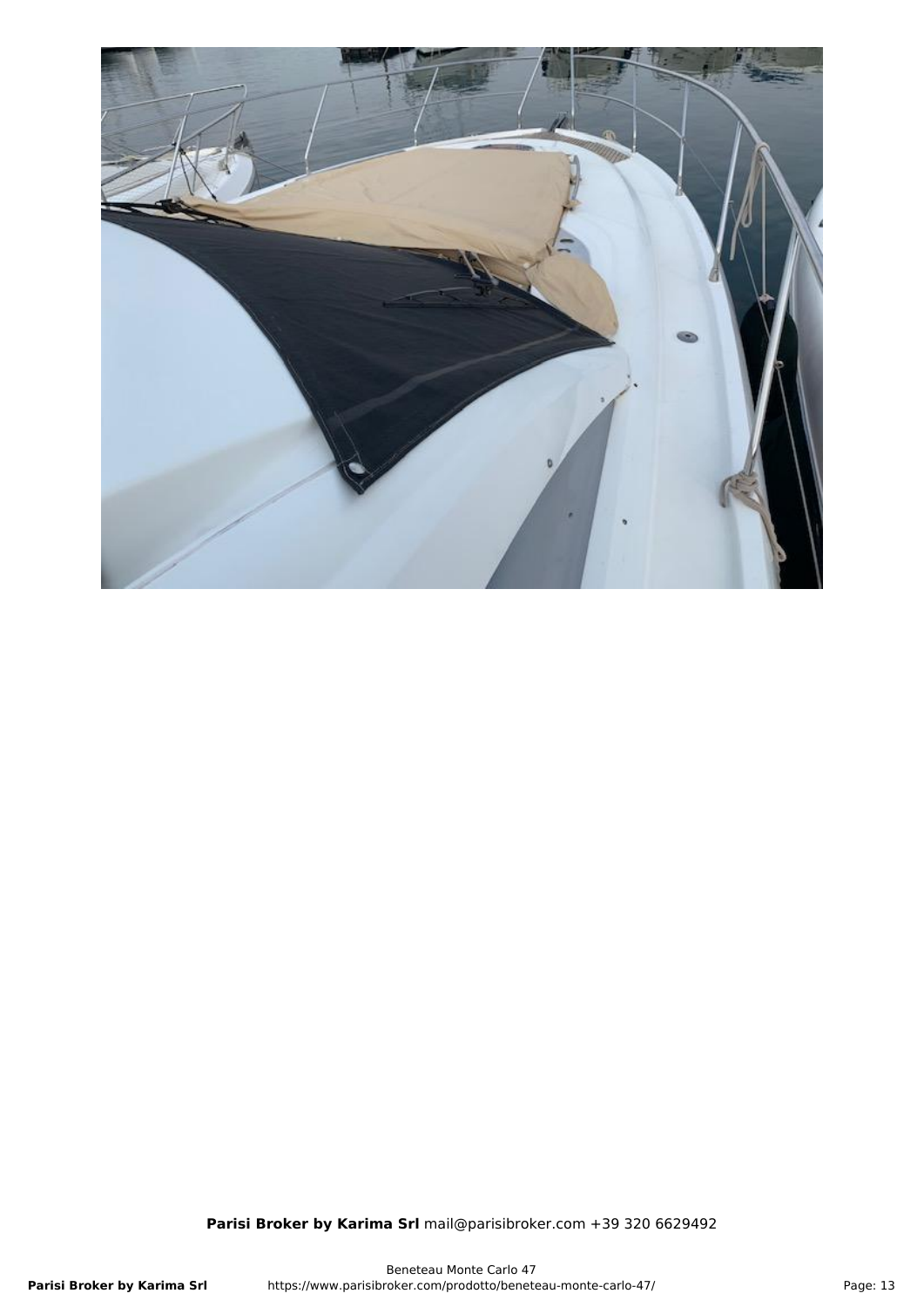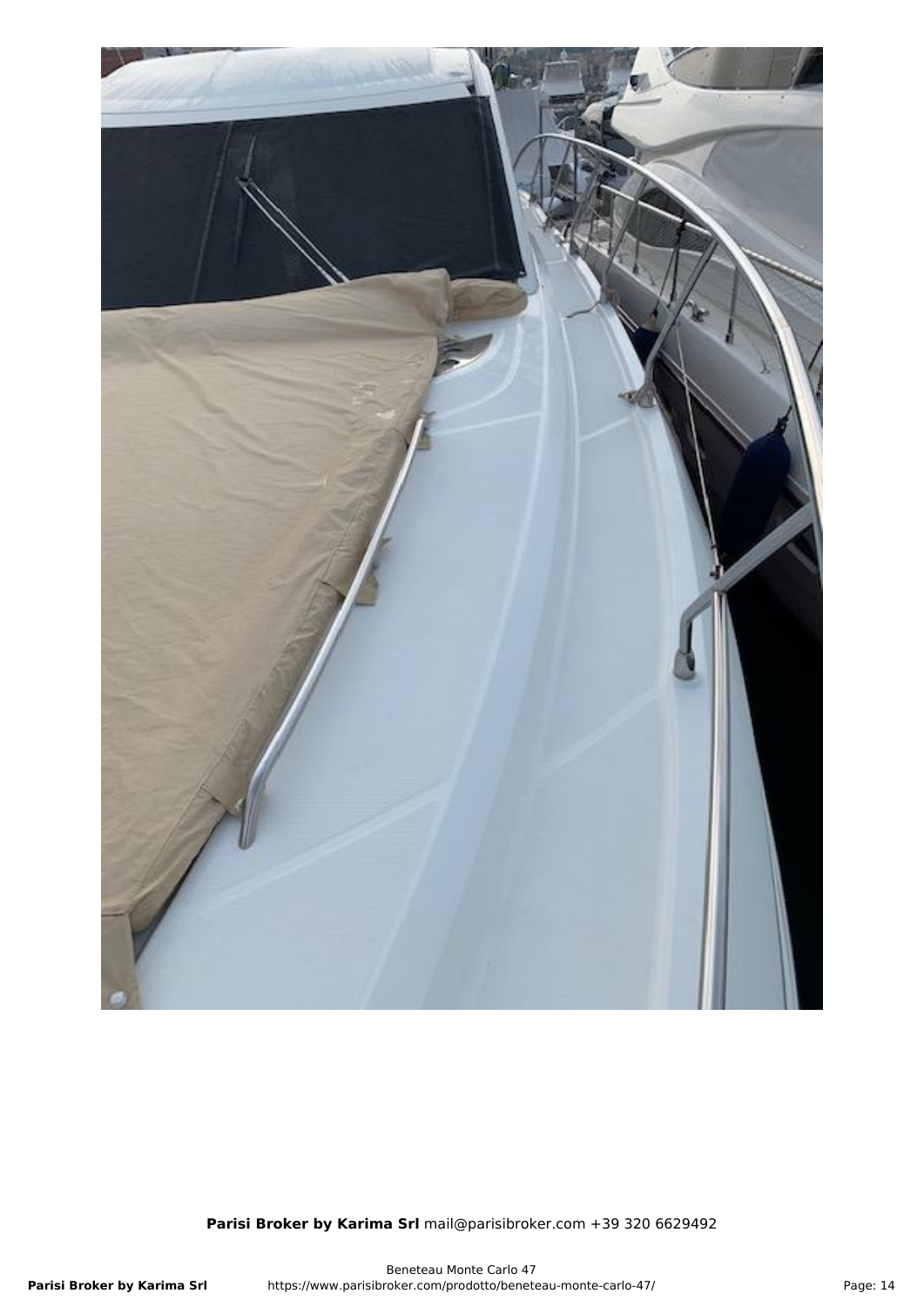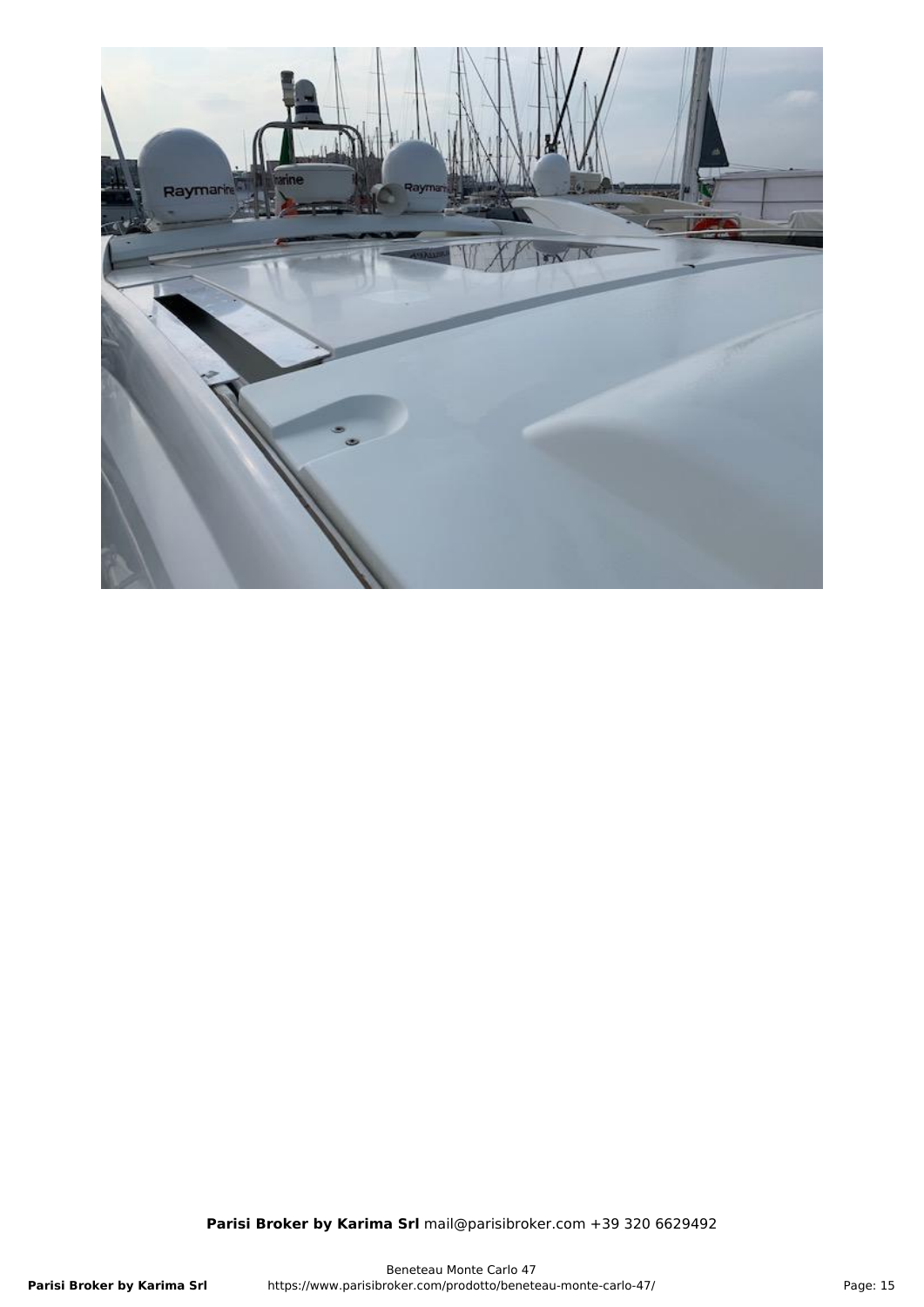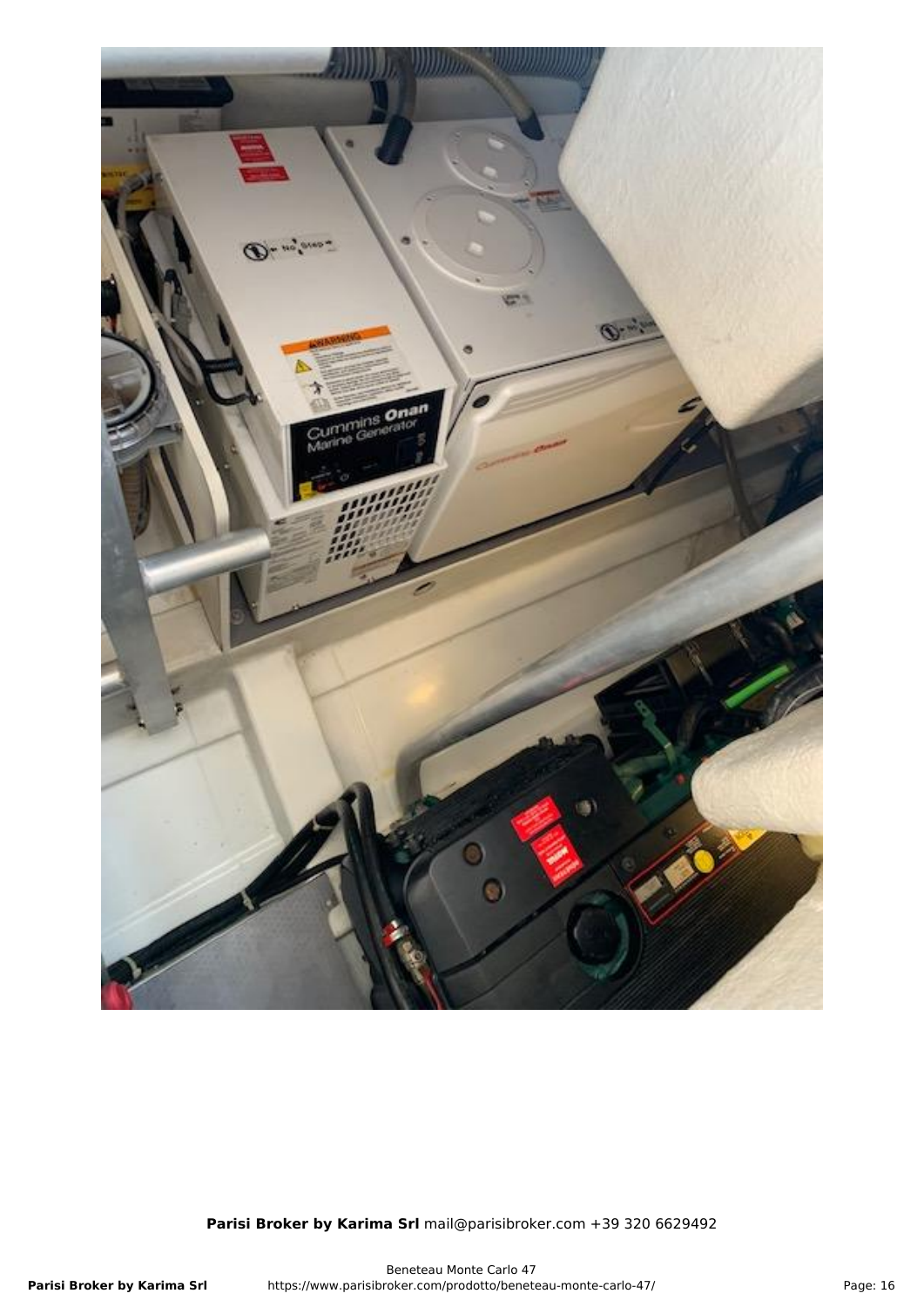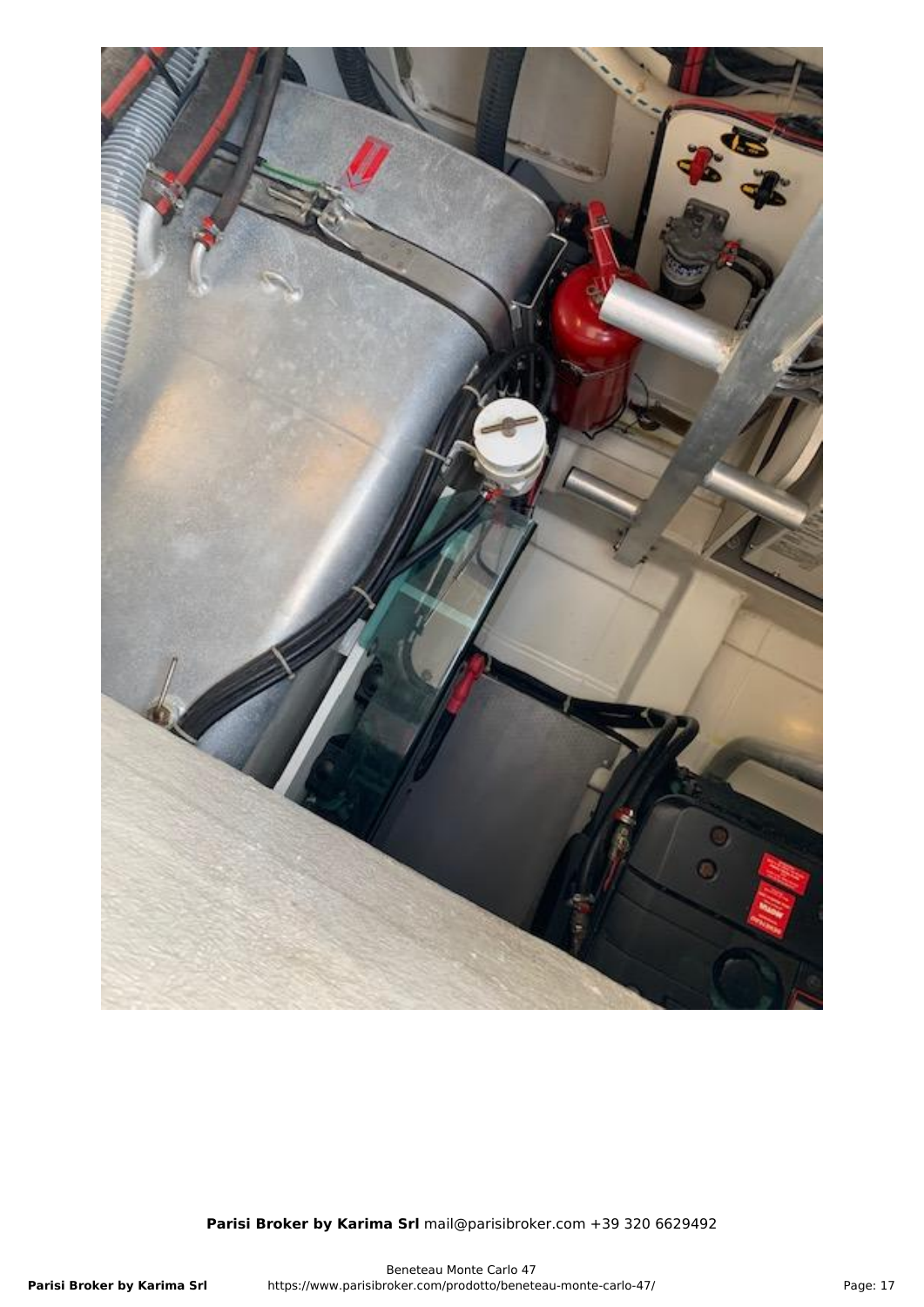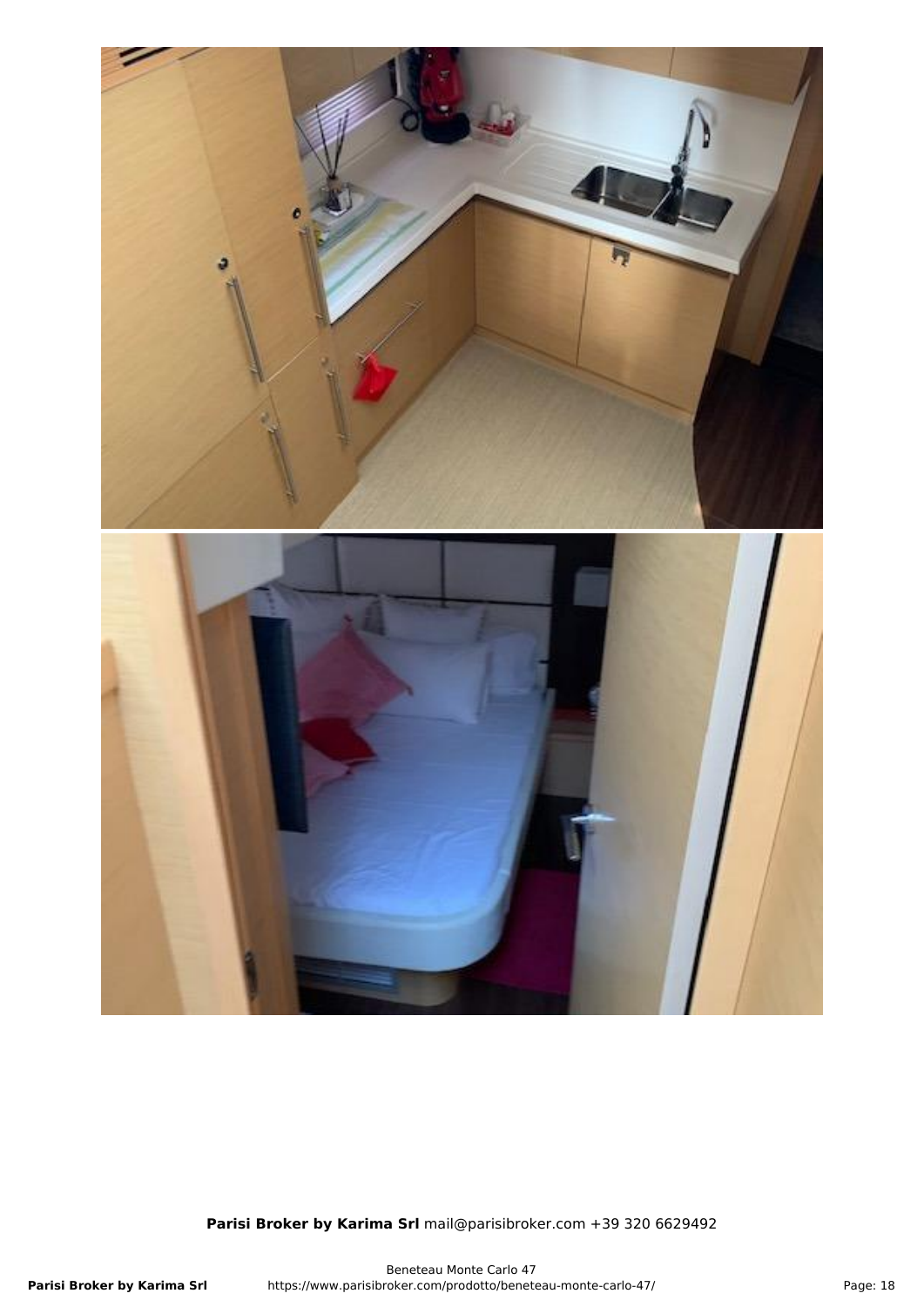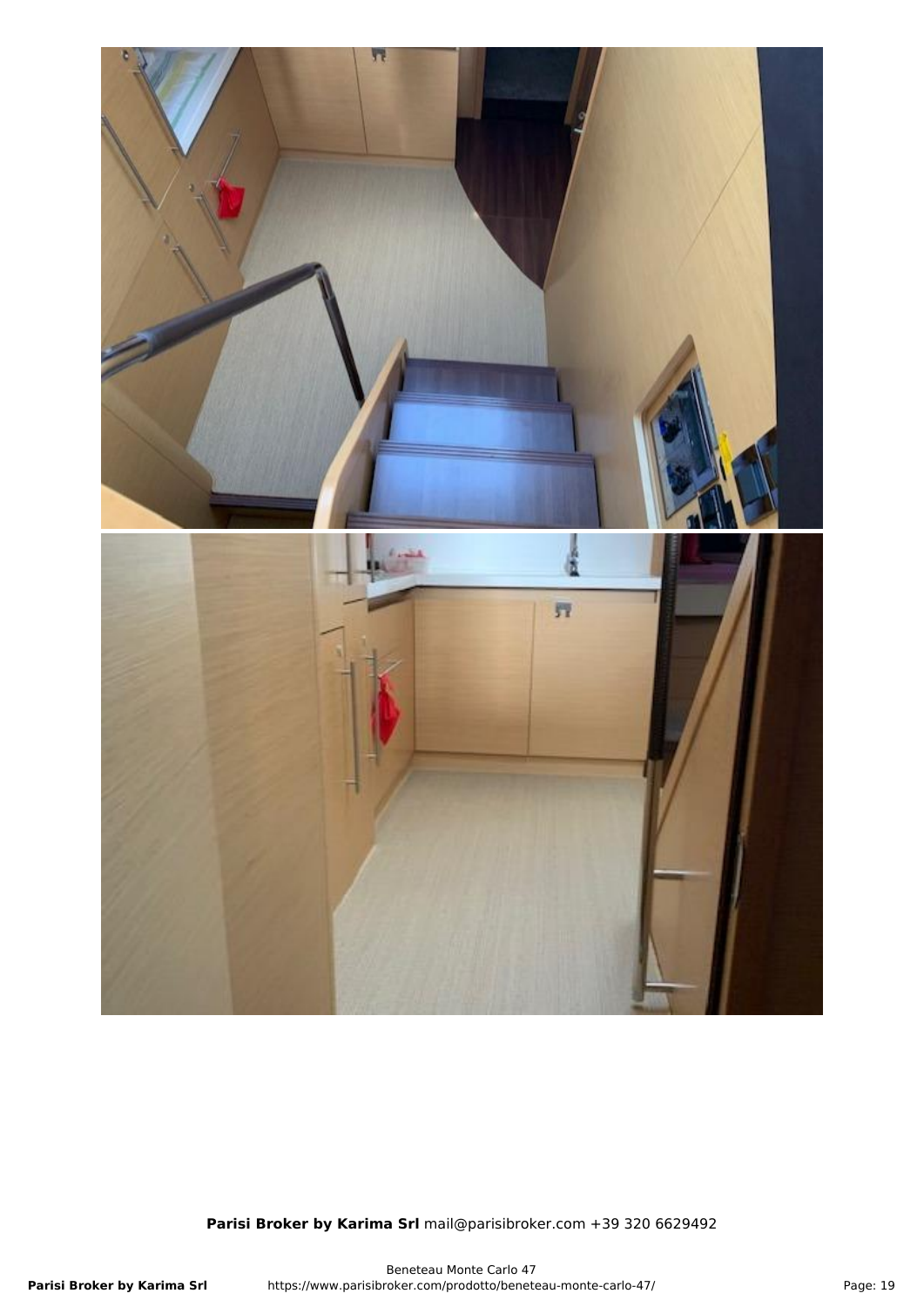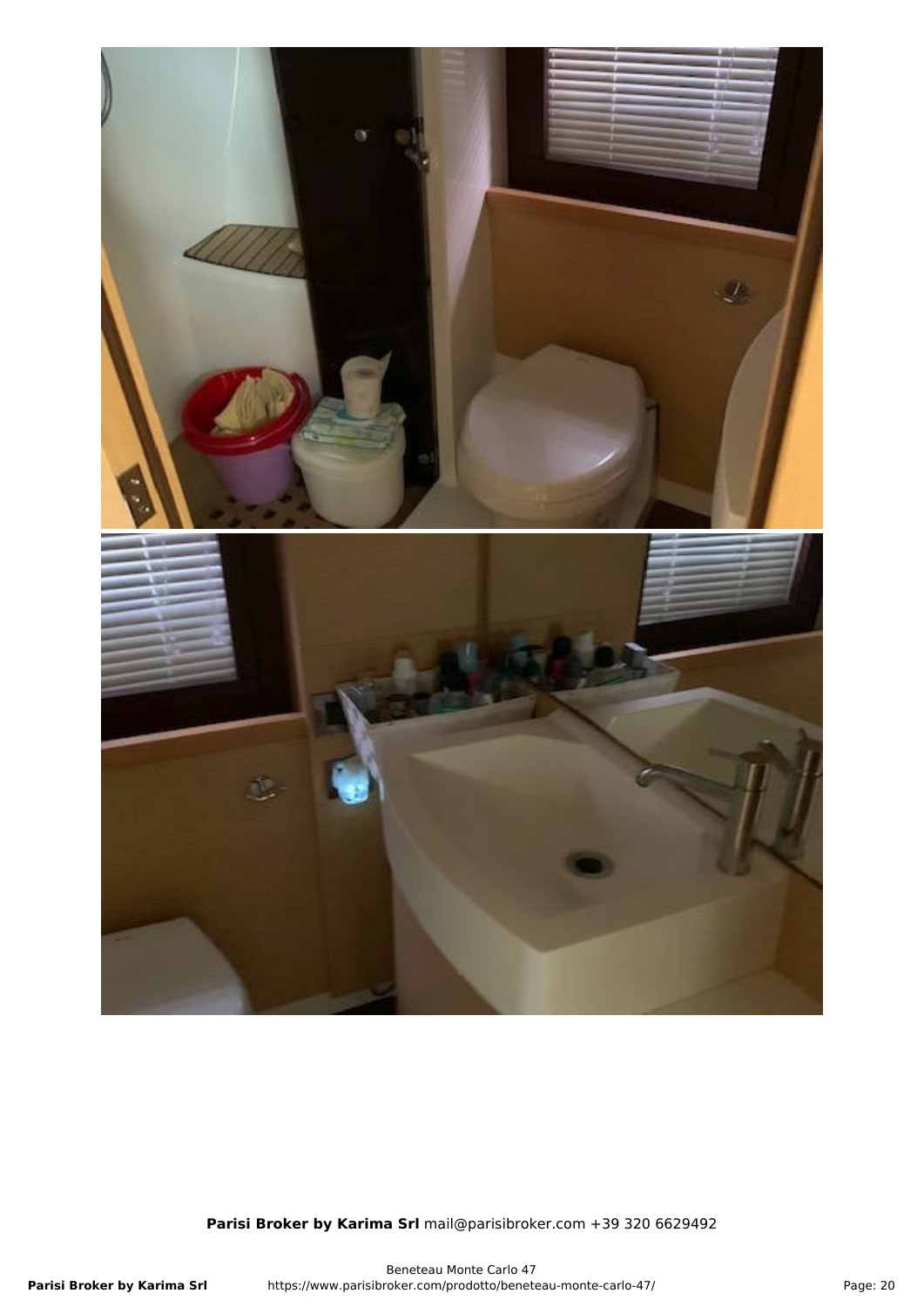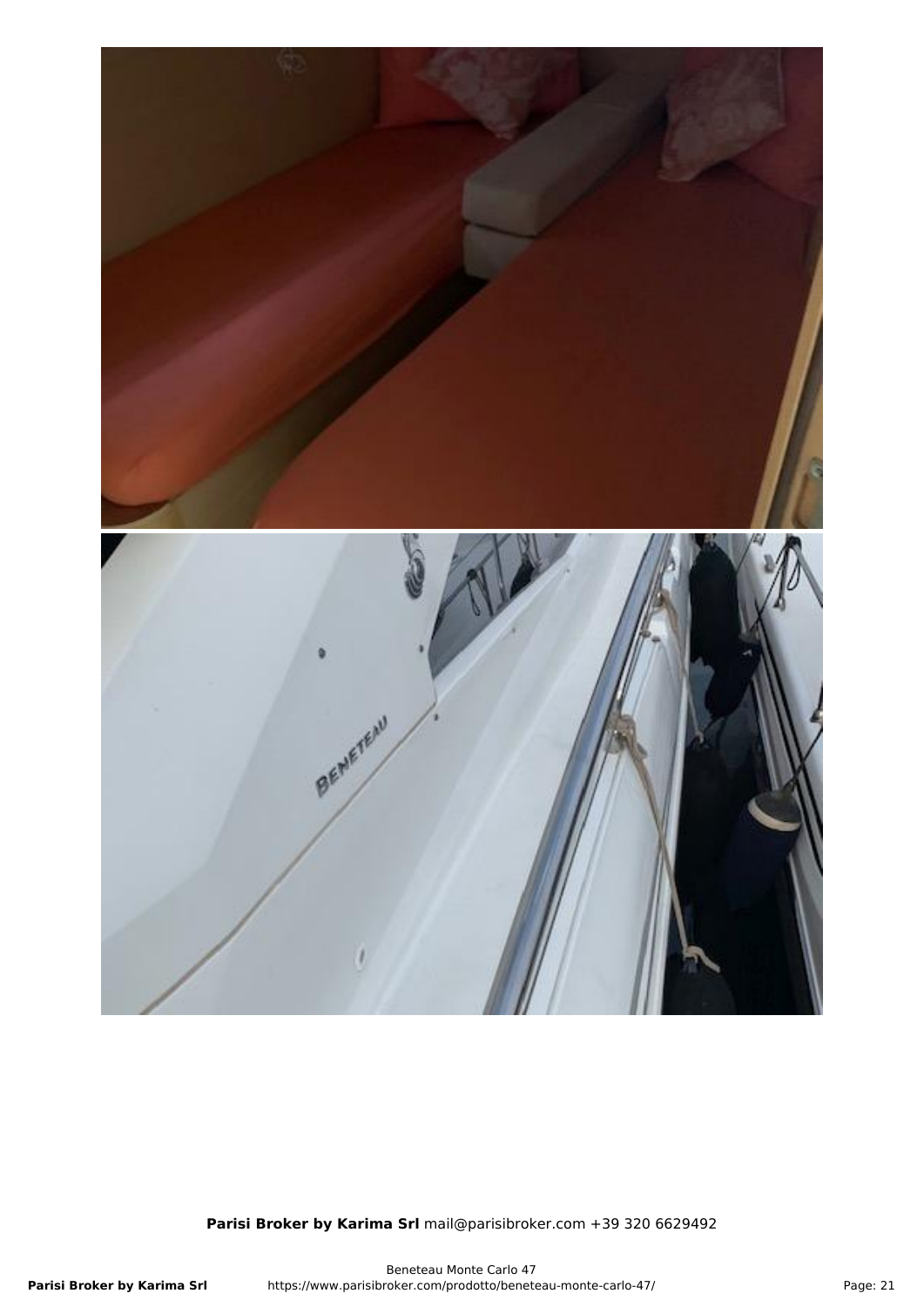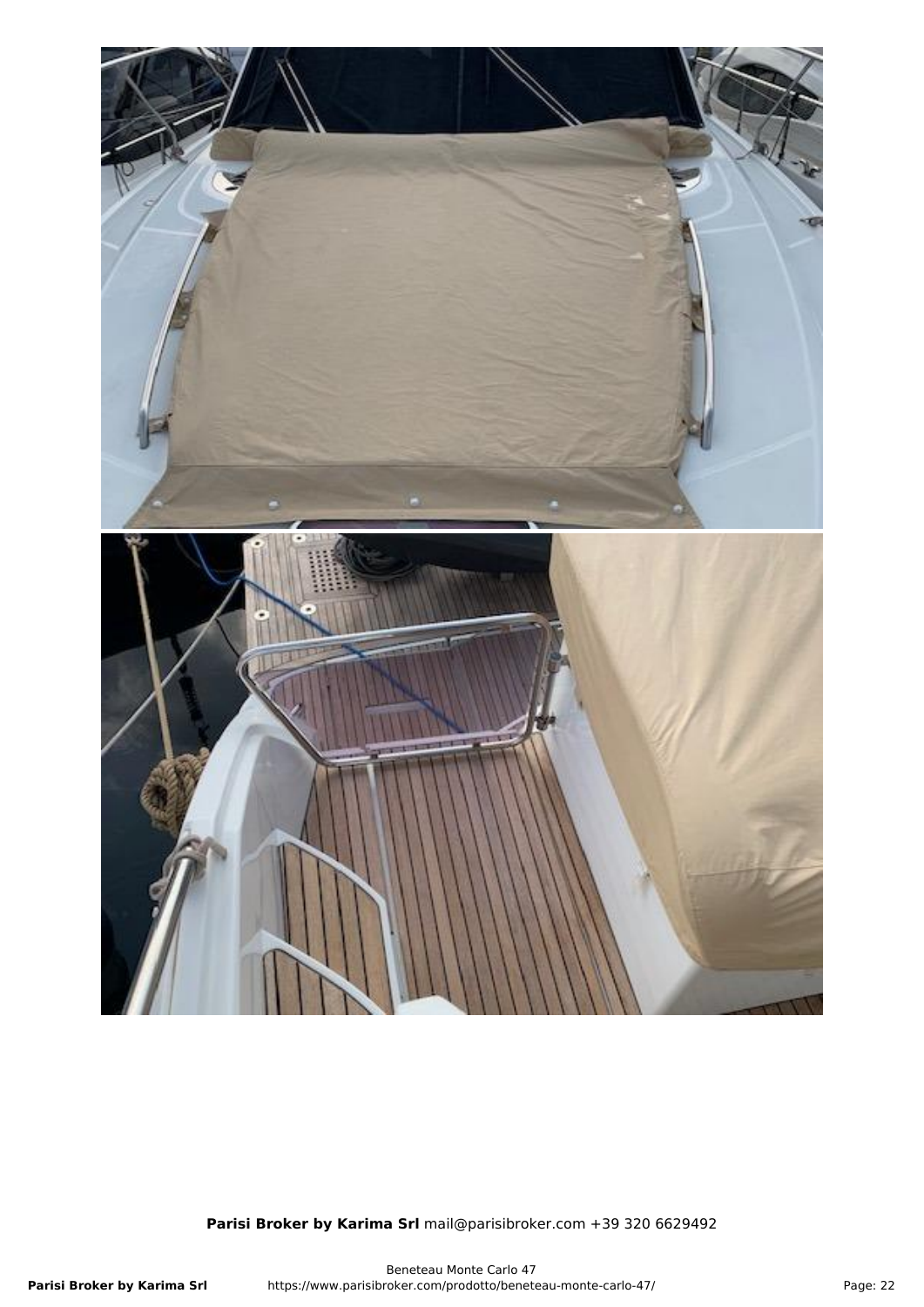